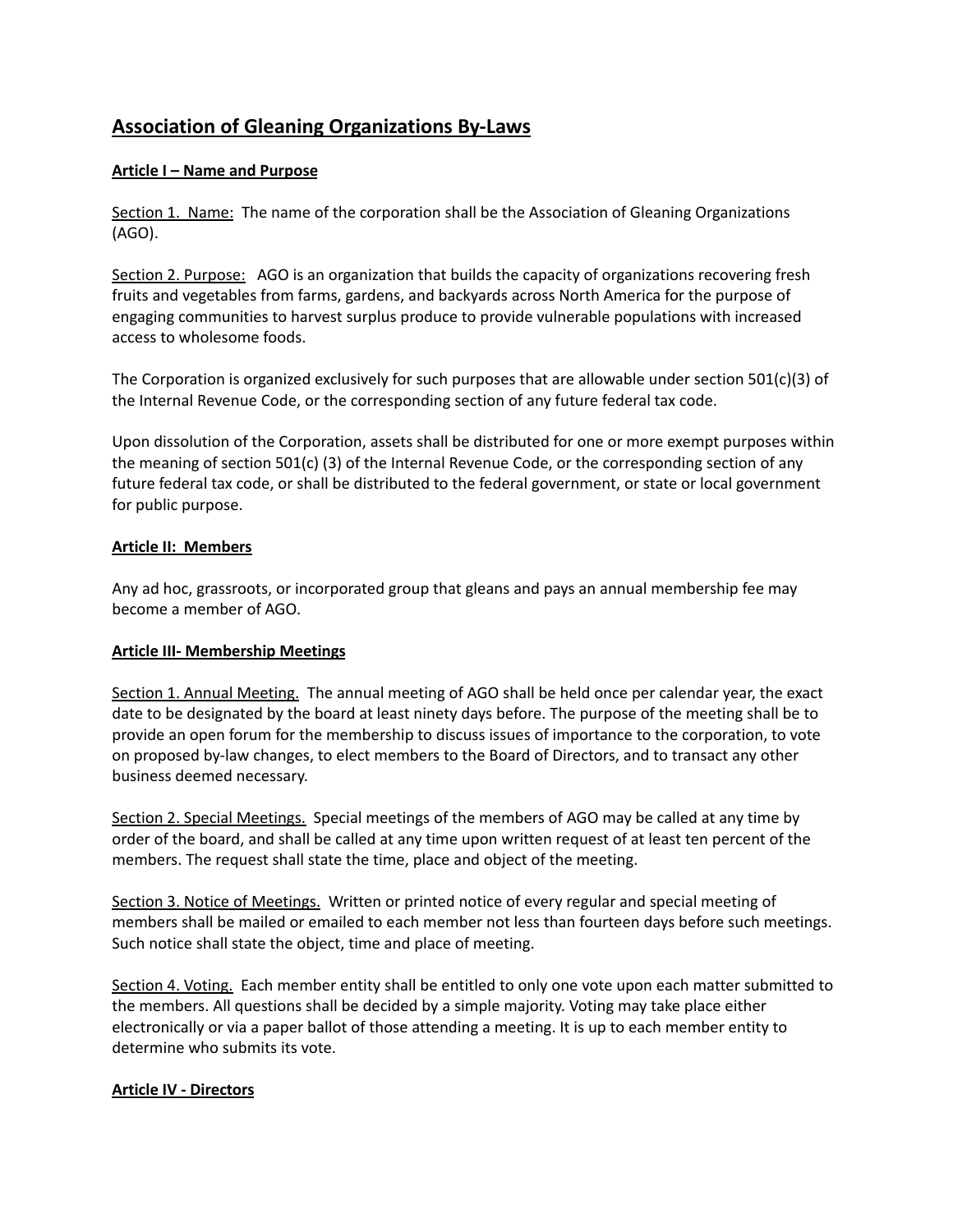Section 1. Number and Qualifications of Directors. AGO will establish a founding board of three (3) individuals who will establish staggered terms upon the recruitment of two (2) additional members. At that time, the corporation shall have not less than five (5) and not more than nine (9) directors. All board members must belong to AGO member entities.

Section 2. General Powers. The board shall direct the business and affairs of the corporation and shall exercise all of the powers of the corporation except such as are by law in the articles of incorporation, or by these by-laws conferred upon or reserved to the members. The board shall adopt such policies, rules, and regulations not inconsistent with law, the articles of incorporation, or these by-laws, as it may deem advisable, including approval of the budget, fiscal oversight, assuring that the programs and policies of the association are consistent with the mission, and ensuring fair and equitable conditions of employment.

Section 3. Nominations. Board prospects may self-nominate or be nominated by any member to fill a vacancy on the board by sending the name, resume, and statement of interest to the nominating committee in advance of the annual meeting. A member(s) of the nominating committee may interview the candidate(s) and will forward a slate to be voted on at the annual meeting. The AGO board will forward nominees for election in accordance with AGO election policies and procedures.

Section 4. Election of Directors. The election to choose the directors shall be held by a vote of the members via electronic voting. Those members who do not have access to electronic voting may vote with a paper ballot. Members are selected via a yes no vote. Members must get a majority of votes to serve. The directors shall be elected to 2 year terms, for a maximum of 6 years. After a one-year break, a director may be re-elected to another term. Refer to AGO election policies and procedures for additional details.

Section 5. Vacancies. Filled on cycle unless the number of directors falls below five (5). If the number of directors falls below five (5), the board shall establish a temporary nominating committee to recruit and screen nominees to complete the term associated with that vacancy and send a slate to the membership for a vote within two (2) months of the vacancy occurring. This will not count against the 6 year maximum.

Section 6. Board Meetings. Board meetings shall be held regularly, at least 4 times a year, with more frequent meetings as deemed necessary by the board. An annual schedule of meetings shall be established and shall be open to all members of the Association. In decision-making, the board shall strive to achieve consensus among all board members present, and shall only take a majority vote among board members when the process to attain consensus has failed, providing a quorum is present.

Section 7. Notice of Board Meetings. Written notice of each meeting of the board shall be given to each director not less than seven days prior to the time of the meeting.

Section 8. Special Meetings. A special meeting of the board shall be held whenever called by the Chair or by a majority of the directors. Any and all business may be transacted at a special meeting. Each call for a special meeting shall be in writing, fax, or email, signed by the person or persons making the same or sent from the organizational emails of the person or persons making the same, addressed and delivered to the Secretary, and shall state the time and place of such meeting.